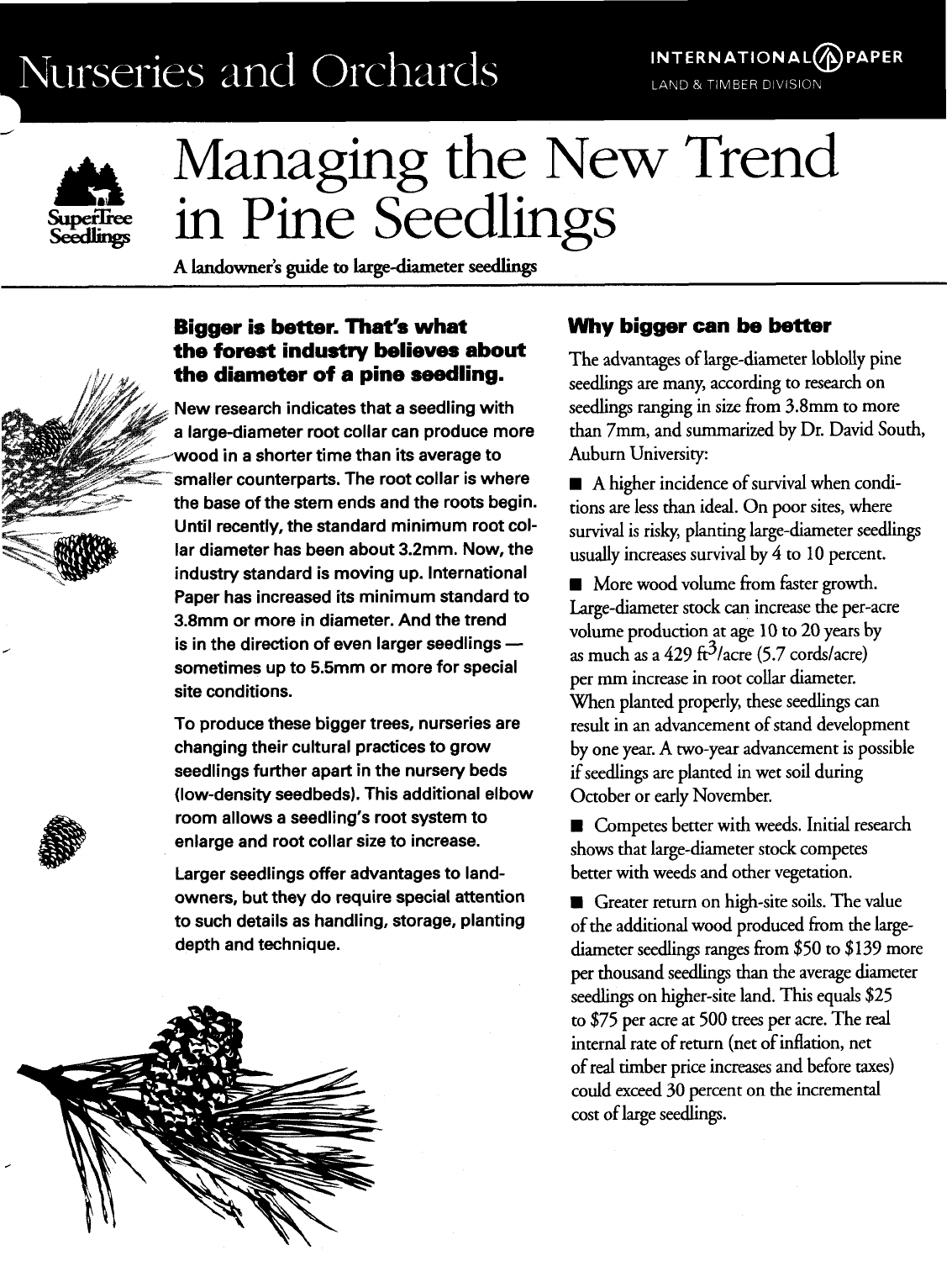

#### **Below the collar counts**

The secret of the large-diameter seedlings lies in their root structure. They have more stored food reserves, more and stronger first-order lateral roots, a greater root-to-weight ratio and greater root-to-growth potential.

Existing roots are important because they take up water until new growth takes over. Total water uptake is dependent on the size of the root system. And the greater the root system, the greater the root-to-soil contact.

Interestingly, seedling height does not increase just because diameter and root volume do. A good stem height range to work with remains about 10 to 12 inches if the root system is about six inches. This will give you a balanced root-to-shoot ratio.

#### **Success starts with selection**

Choosing the right large-diameter seedling means choosing a species that is well adapted to the local climate and soils and resistant to local diseases. SuperTree Seedlings begin as ofipring of the finest parentage in the South, hand-selected and bred for fast growth, straightness and disease resistance. 'The seedlings are cultured so that they produce a vigorous root system and are carefully lifted to retain both a good root-to-weight ratio and fibrous roots.

#### **Practicalities of storage, handling**

For the most part, storage, shipping and careful handling of seedlings at the planting site are no different than the care and attention required by standard-diameter seedlings.

*(For more in\$nnation, phase* **ask** *your local county extension ojke \$r Management BuUetin R8-MB37* **'2** *Guide to the Care and Planting of Southern Pine Seedlinp,"produced* by *the US. Department of Agriculture Forest Service Southern Region.)* 

### Seek contractors with the willingness to learn

Because the large-diameter stock is somewhat new to the South and Southeast, it will be harder to find tree planters with experience. But many tree planters are open to learning and adapting their practices to this new trend. Questions to ask of tree planters:

- $\Box$ What is the vendor's experience with large-diameter stock? Shovel-planting?
- Will the vendor sign a contract?  $\overline{\phantom{a}}$
- $\mathbb{Z}^2$ How are crews handled and supervised?
- How will the site be prepared? O
- Does the vendor have access to cold storage for seedlings? П
- Can the contractor provide references and take the landowner to previous plantings?  $\mathbb{R}^n$
- How will the contractor care for and handle seedlings on site?
- How are seedlings transported by the contractor to the planting site?
- $\Box$ How will the contractor verify trees planted per acre and planting quality?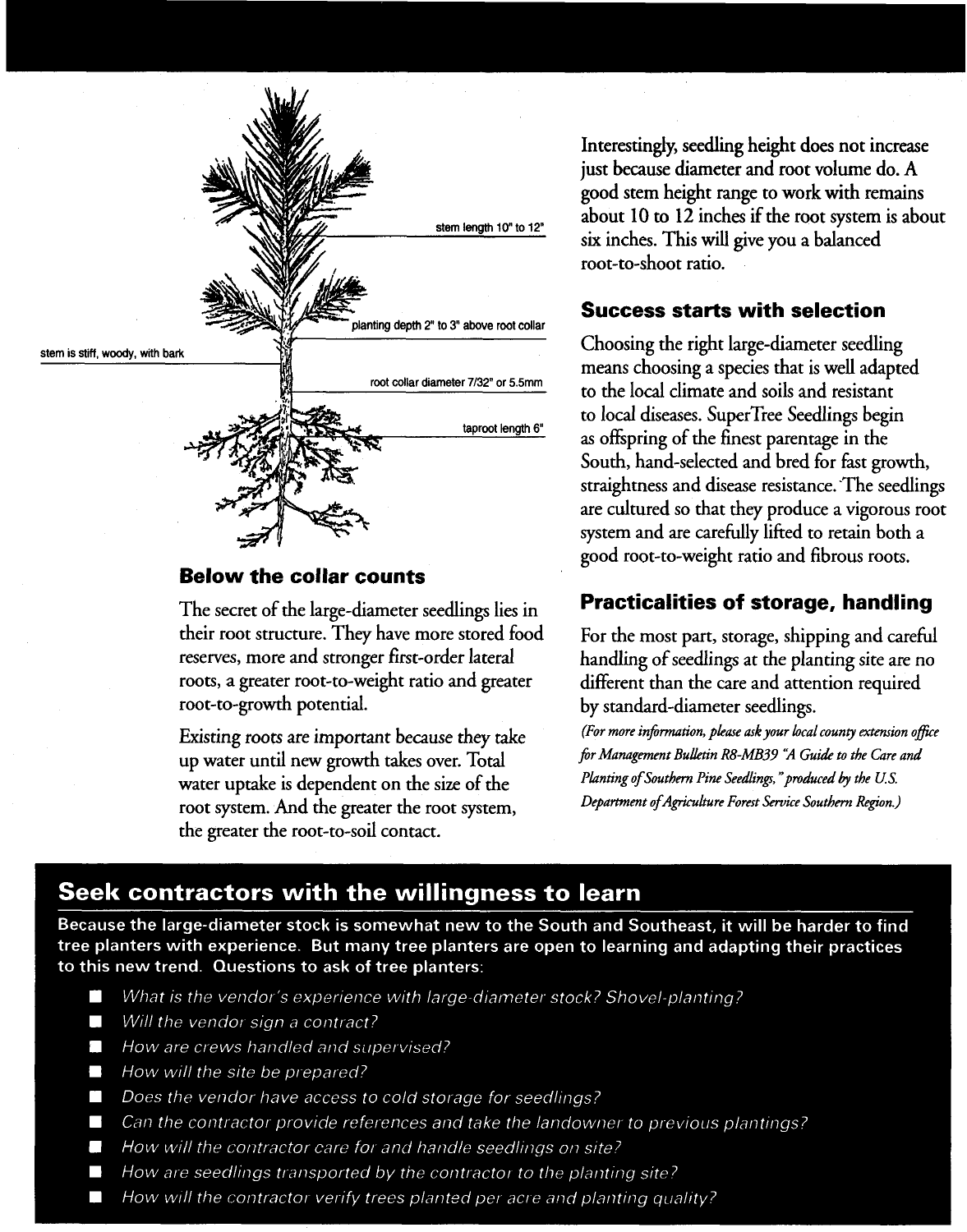However, since large-diameter seedlings require **Planting options**<br>more room in the shipping boxes — as much **for large-diameter seedlings** more room in the shipping boxes — as much<br>as 20 percent more — there will be more boxes<br>Depending on the site, either hand or machine as 20 percent more - there will be more boxes to contend with, both at the storage and planting to contend with, both at the storage and planting planting can be used with large-diameter stock.<br>sites. Planning between landowner and tree **business large land grap tracts are most efficiently plan** 



- **1. Wih shovel turned backwards, work the shovel into the soil.**
- **2. Push shovel away from you to break the soil.**
- **3. Lift and pull shovel back slightly to hold soil away from hole.**
- **4. Place root system carefully in hole and lift seedling slightly to ensure roots are straight.**
- **5. Pull shovel away to allow soil to fall back against roots and grip the root collar approximately two to three inches below the soil surface.**
- **6. Pack soil tightly around roots.**

**Illustrations adapted from "Planting Morphologically Improved Seedlings with Shovels," School of Forestry Series No. 13, Alabama Agricultural Experiment Station, Auburn University. July 1991.** 

sites. Planning between landowner and tree<br>planting contractor to accommodate the increased<br>boxes will be necessary.<br>boxes will be necessary. and rocky sites are more easily hand-planted. Mechanical planting is necessary when preparing shallow soil for planting. In shallow soils, mechanical equipment is used for ripping the soil and getting the ground ready for planting.

#### **Importance of using shovels**

Hoedads and planting bars are commonly used in the United States to plant 3 or 4mm stock, but research has shown that heavy-duty planting shovels are good tools for hand-planting seedlings with larger root systems, especially in deep, loose sandy soils. In heavy, tight clay soils, a heavy-duty dibble bar can be used.

In spite of the fact that shovels are commonly used to plant seedlings on the West Coast, they are not widely used in the South. This will change once the large-diameter seedlings come on the market full force. Some planters may argue that planting with shovels will take longer and cost more than traditional methods, but International Paper's experience indicates that shovel-planting costs are comparable to using hoedads or dibbles. That's especially true if planting quality standards are the same for each planting tool.

Heavy-duty shovels, made specifically for tree planting, are available through most reforestation equipment suppliers. A shovel blade width of **6112** inches and length of **12** inches is recommended.